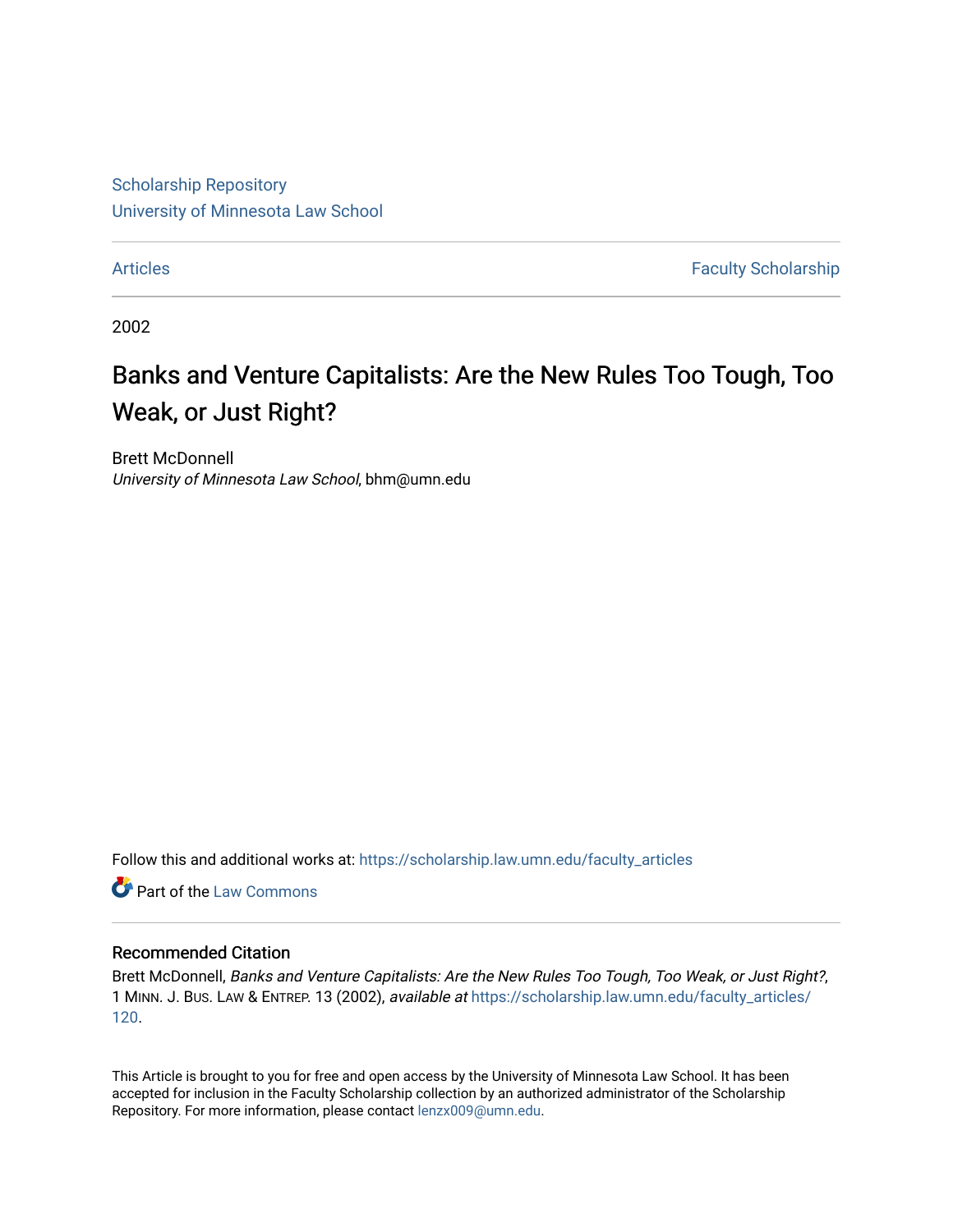## **Banks** and **Venture** Capitalists: **Are the New Rules Too Tough,** Too **Weak,** or **Just** Right?

BRETT MCDONNELL<sup>\*</sup>

Our images are quite different. The venture capitalist-a modern figure, dressed Banana Republic casual, high-tech, high-stakes-resides in Silicon Valley. The bank lending officer-formal dress, low-tech, limited loans-resides in Main Street, **USA.**

While investing, venture capitalists and bankers encounter similar problems. Deciding which young companies are most likely to flourish can be very hard. Making sure that those companies which receive funds are using their money wisely and in the interests of investors, not those running the companies, can be even harder. In solving those problems, bankers and venture capitalists use similar tools.

Similarities aside, they differ in important ways, too. Venture capitalists make their investments in the form of equity, receiving shares of stock in the firms in which they invest, or of debt convertible into equity, while banks invest in debt, generally short-term. One important reason for this difference is that under the Glass-Steagall Act and the Bank Holding Company Act, banks have been strictly limited in their ability to invest in equity. That has changed significantly with the recent passage of the Gramm-Leach-Bliley Act ("GLB" or the "Act").<sup>17</sup>

How much have the limits on banks changed with GLB and the Federal Reserve's regulations implementing it? Is that change for the better?

# Banks and Venture Capitalists: Handling the Challenges

As noted above, banks and venture capitalists have shaped similar tools to handle the challenges of choosing and monitoring the companies in which they invest. Both tend to specialize in companies of a particular type for which the bank or venture capitalist has particular expertise. Bank lending officers are expert in the needs and contours of their local economy. Venture capitalists specialize by industry.

 $\degree$  Brett McDonnell is an associate professor of law at the University of Minnesota Law School. He specializes in the fields of corporate law, securities regulation, and law and economics.

## 17 Pub. L. 106-102, 113 Stat. 1338 (1999).

Note: As a matter of editorial policy, consecutive citations to a source in an article have been etiminated. Readers may assume references are to immediately preceding cited source until the context indicates otherwise.

©2002 bv the Regents of the University of Minnesota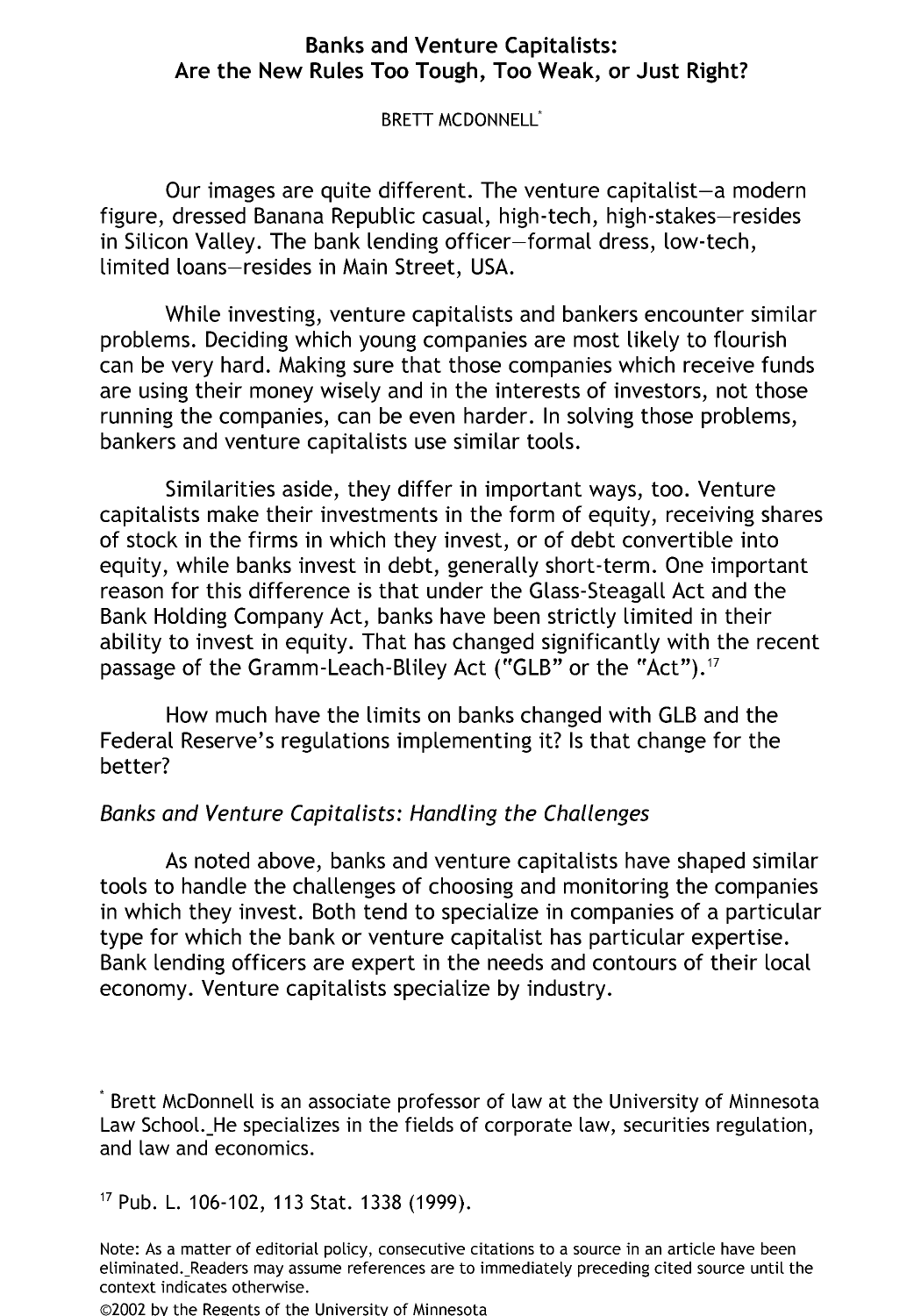Both types of intermediaries have more specific strategies which resemble each other. For instance, both use strategies of staged investments. Making investments in stages, rather than all at once, gives the receiving companies incentive to use the money well, increasing their chances of receiving later stages. Also, it allows the investor to update its information on how wise its investment choice has been and to limit its losses if the choice turns out to be unwise.

Both banks and venture capitalists frequently negotiate detailed covenants affecting many areas of governance of the companies in which they invest. These covenants allow the investors to block many decisions they find unwise or against their interests.

But banks and venture capitalists do differ, and one key difference is that venture capitalists typically make equity investments while banks make loans. Equity, as opposed to debt, is particularly wellsuited for investments in high-risk start-ups in the high-technology sector. For such companies, the expected stream of future profits is uncertain and variable-the companies may do extremely well, or they may be a complete bust. Furthermore, intangible assets such as intellectual property, reputation, and employee skill are often a high percentage of total assets.

These two features make such companies poor candidates for debt investment. On the one hand, if the new company crashes and burns, the creditor will be able to recoup little from its investment, as the lack of tangible assets leaves little to salvage from the wreckage. On the other hand, if the new company soars, the creditor does not share in the upside beyond receiving the fixed amount the company has promised to repay.

For these reasons, investment in high-risk, high-technology companies frequently takes the form of equity. Since outside shareholders, who lack a contractual claim to a specified stream of payments, are particularly vulnerable to managerial misuse of funds, venture capitalists will frequently become actively involved in the dayto-day affairs of their portfolio companies, often by putting themselves on the boards of those companies.

# Why Don't Banks Take Equity Stakes?

When considering investing in such companies, why don't banks follow the path of venture capitalists and make equity investments rather than loans?

Once, at least some of them did. A century ago a few companies which combined commercial banking and investment banking dominated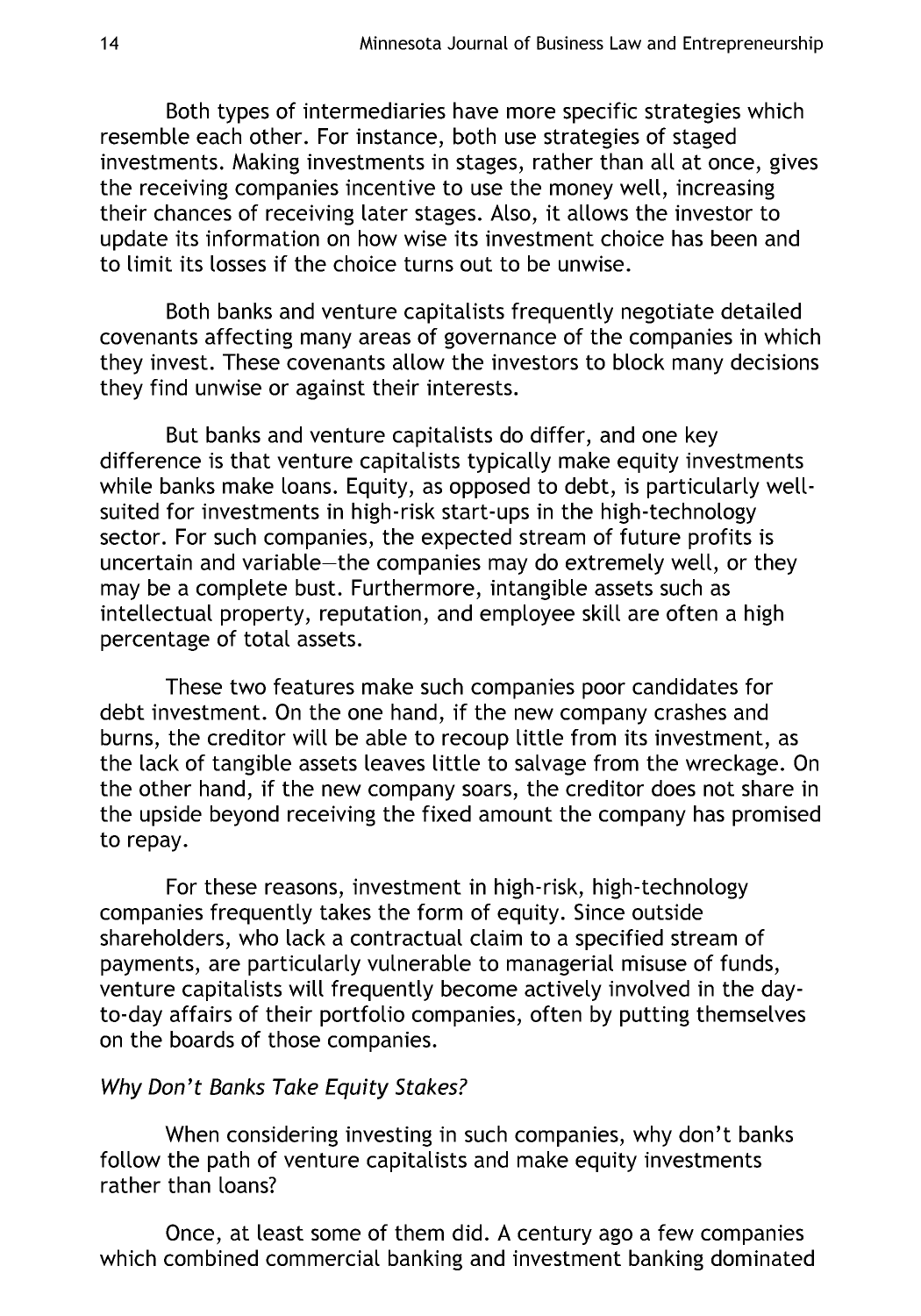American corporate finance: J. P. Morgan and Company, Kuhn, Loeb, and Company, First National Bank, National City Bank, and a few others. Partners, directors, and officers in these banks held interlocking directorates in many of the largest companies in the U. S. and also held shares in those companies. In other countries, a fairly similar pattern remains in place today, with Germany and Japan as the most notable examples.

In the U. **S.,** this era came to a close in 1933 with the Glass-Steagall Act. That act prohibited banks and their subsidiaries from owning shares in most kinds of non-financial companies and prohibited commercial banks from underwriting or selling securities. <sup>1</sup>8 Later, the Bank Holding Company Act stopped affiliates of banks within a holding company structure from owning shares in non-financial companies, with limited exceptions.<sup>19</sup>

It may be that the GLB has changed all that. Before looking at the new Act, though, I would ask whether there is any justification for the regulatory scheme which began in 1933.

# Should Banks Be Allowed to Take Equity Stakes?

The limits on investments by banks are at least troubling, and require justification. After all, banks are a key source of funding for new businesses. Banks have much experience in identifying promising new companies and in monitoring their progress. Limiting the ability of banks to become involved in some of the most dynamic areas of new business may be a real loss to the economy. Perhaps bankers are not very knowledgeable in the high-tech area and would not do well in competition with expert venture capitalists. Then again, perhaps the limited knowledge of bankers in this area is due to the old rules limiting their ability to invest in equity, and with those rules removed, banks could become valuable players in this area.

Even after companies in which a bank has invested have been around for a while, a continuing role for banks in corporate governance may still be useful. Even established public companies are often not well run, and it is not clear that capital markets always do a good job of disciplining them. J. P. Morgan a century ago, and Japanese and German banks today, may help to monitor management. Increasingly those interested in good corporate government in the U. S. took to large institutional investors to oversee and discipline managers. If the law allowed them, banks might be able to do this, too.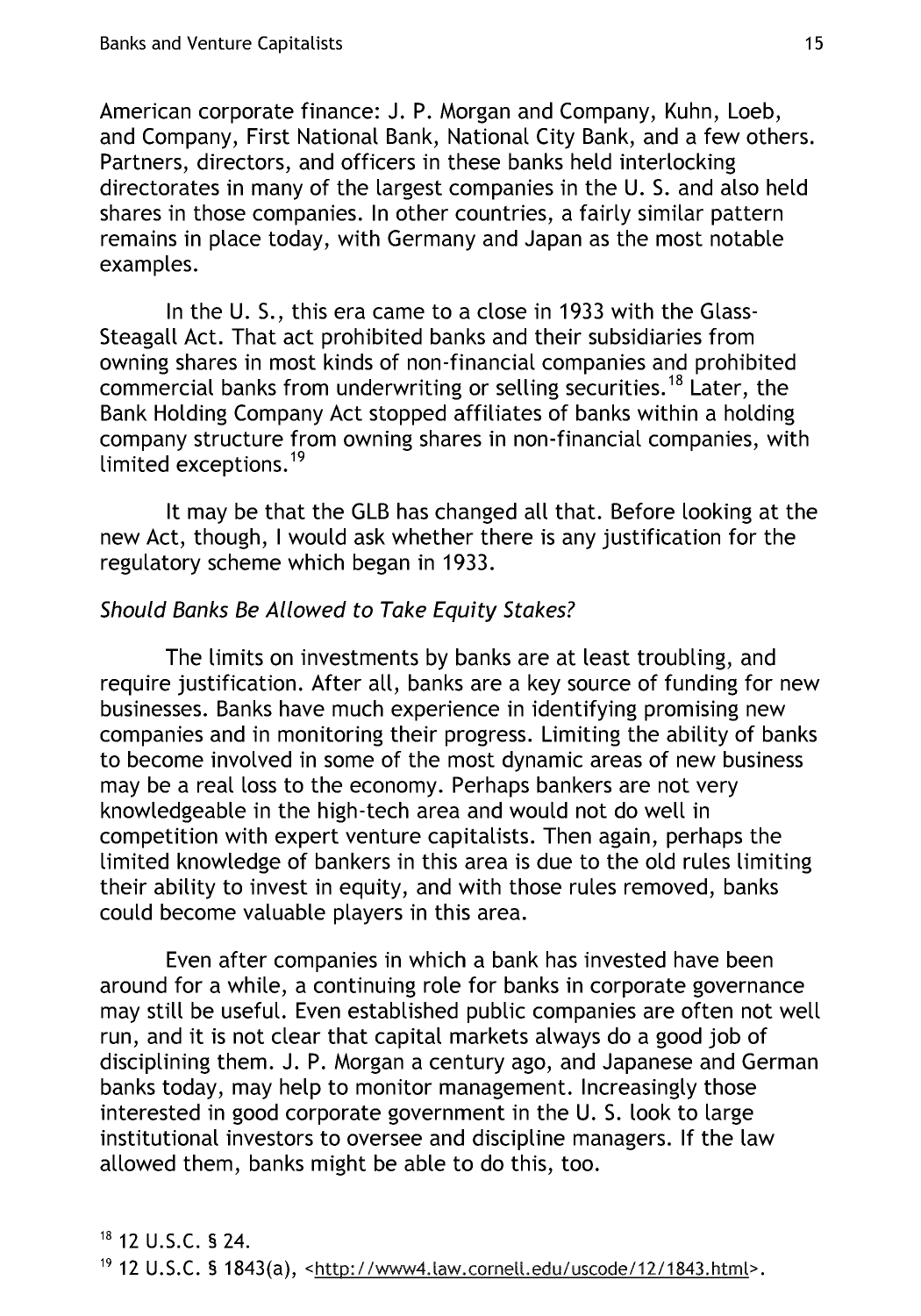Are there any good reasons for limiting the ability of banks to compete with venture capitalists and institutional investors by making equity investments? The main justification for the heavy regulation of banks is the unique source of their capitat and the potent impact they can have on the economy, for good and for ill.

Banks traditionally get their funds for making investments from the deposits they hold. Depositors leave money with the bank, with the promise that they can withdraw any or alt of it whenever they want. Banks do not hotd this money in a vault somewhere, waiting to pay out withdrawals. They know that not everyone is going to withdraw all of their money at once-they only need to keep a fraction of funds available to cover withdrawals. The money that they do not plan to keep in place as reserves is available for the bank to invest.

However, this makes banks vulnerable to runs. If for some reason many depositors think that a bank may be running out of money, they may all try at once to withdraw their deposits. If the amount to be withdrawn exceeds the bank's reserves, trouble ensues. Even the soundest of banks is vulnerable, as all hold only a fraction of total deposits available as reserves. If an epidemic of runs breaks out in an economy, it can have devastating consequences. Consumers who have lost their deposits cut back on spending. Businesses who can no longer get loans lay off workers. The payment system, which runs through banks, may break down. The economy can spiral downwards from there. This was a central part of the dynamic which led to the Great Depression.

Given this ever-present threat, long-term and iliquid investments are problematic for banks. If a run develops or appears an imminent possibility, the bank would like to be able to liquidate its investments to quickly increase its reserves. If the bank is holding shares in a start-up which is not publicly traded, the bank will find it very difficult to quickly recoup the funds it has invested in that company. Holding shares in a public company is less problematic, as the bank can sell its shares. However, the bank runs the risk of a loss on its investment if it must sell when shares prices are low, and if the bank holds a large fraction of a company's shares, it may find those shares hard to sell except at a low price.

This does not in itself justify governmental regulation prohibiting banks from making equity investments. If there is such a risk, why not allow bank managers to weigh that risk against the benefits of such investments? There are two main answers. First, the risk of a run can be contagious. If bad investments by one bank lead it to failure, that may scare depositors even in healthy banks and lead to a run on them. Bank managers have no incentive to take this effect into account. Second, in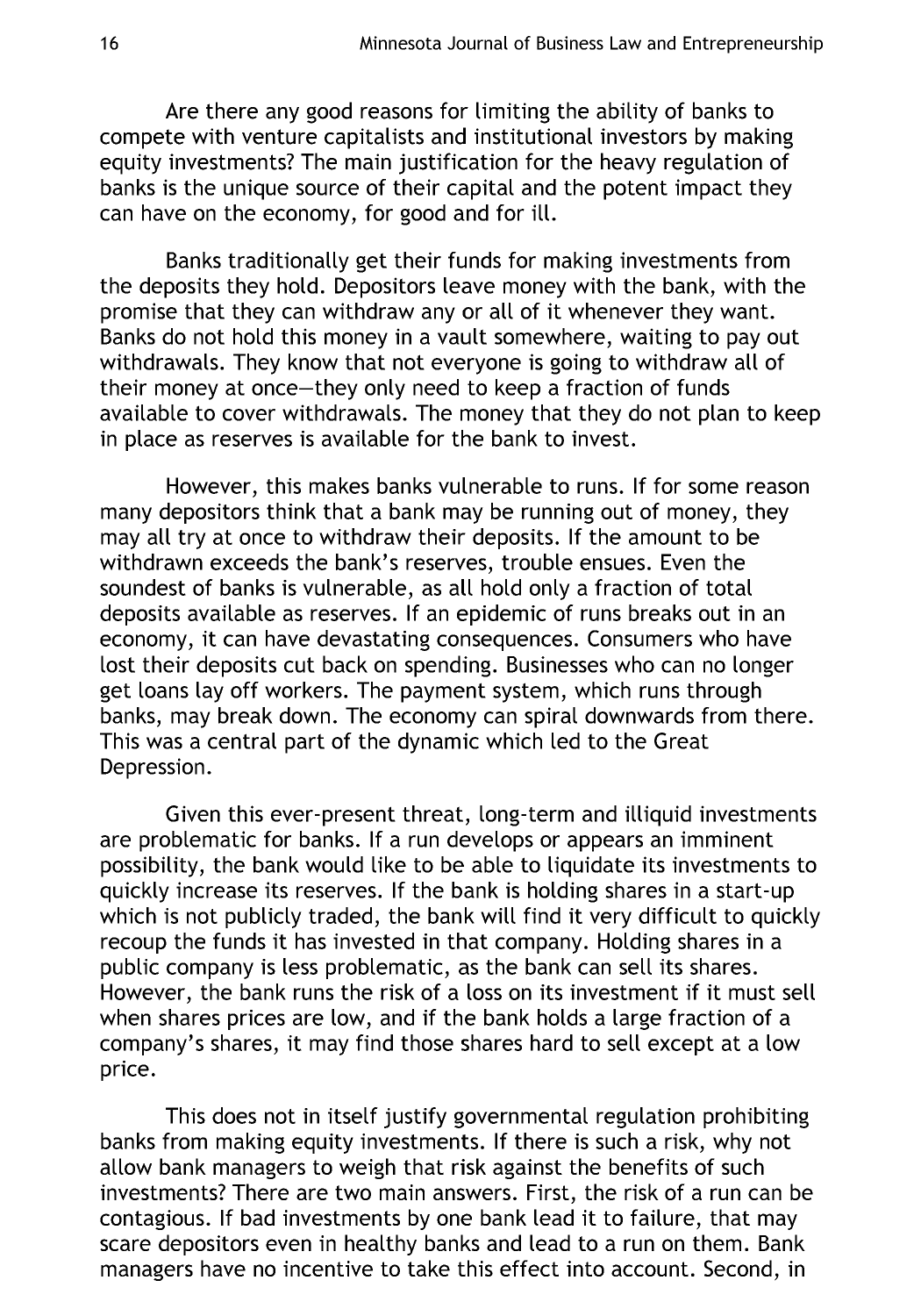order to deal with the problem of runs, the U. S. in the 1930s created deposit insurance, so that even if a bank fails, depositors in that bank wilt be able to get back at least some of their deposits. This makes runs less likely and less damaging. However, it creates an incentive problem in the behavior of banks by encouraging them to make overly risky investments-if the investments succeed, the bank makes greater profits, and if they fail to the point of causing bank failure, the government bears much of the cost of that failure. Governmental regulation is justified as a way of limiting such risky behavior by bank managers.

Even if persuasive, this argument does not yet justify prohibiting all forms of bank-related equity investing. First, perhaps banks should be able to invest some of their funds in equity, as long as such investments are not too large a share of their total investing, so that the risk is correspondingly limited. Second, banks have ways of limiting their exposure to equity investments and yet still using their expertise to become usefully involved in such investing. Rather than directly investing themselves, banks can set up related companies which make equity investments. These companies may be subsidiaries of the banks or affiliates owned by a bank holding company which also owns the bank itself. Investment by these related companies can then be funded by sources other than bank deposits. Moreover, the use of a separate corporation limits the liability of the bank to what it has invested. The banks can still use their investing skill to determine the investments their related companies make.

Such a structure gets around the direct problem created by bank equity investing. It does raise, potentially, an indirect problem. Suppose an affiliate of a bank has a large equity investment in a company. The bank may have an incentive to make a loan to that company which is overly risky to the bank on its own terms but which is worth it overall to the bank because it improves the value of the affiliate's equity investment. Equity investments by affiliates may, in this way, still lead to overly risky lending by banks themselves.

This concern is a major traditional justification for both limiting the ability of bank affiliates to make equity investments and for regulating transactions and relationships between banks and their affiliates. The concern may be somewhat valid and may justify some degree of regulation and oversight. However, the problem under this structure is less severe than where banks directly invest in equity. Other mechanisms, for instance a bank's reputation, exist to limit overly risky investing. Arrayed against the cost of overly risky investing is the benefit to be gained from bank involvement in venture financing. Banks have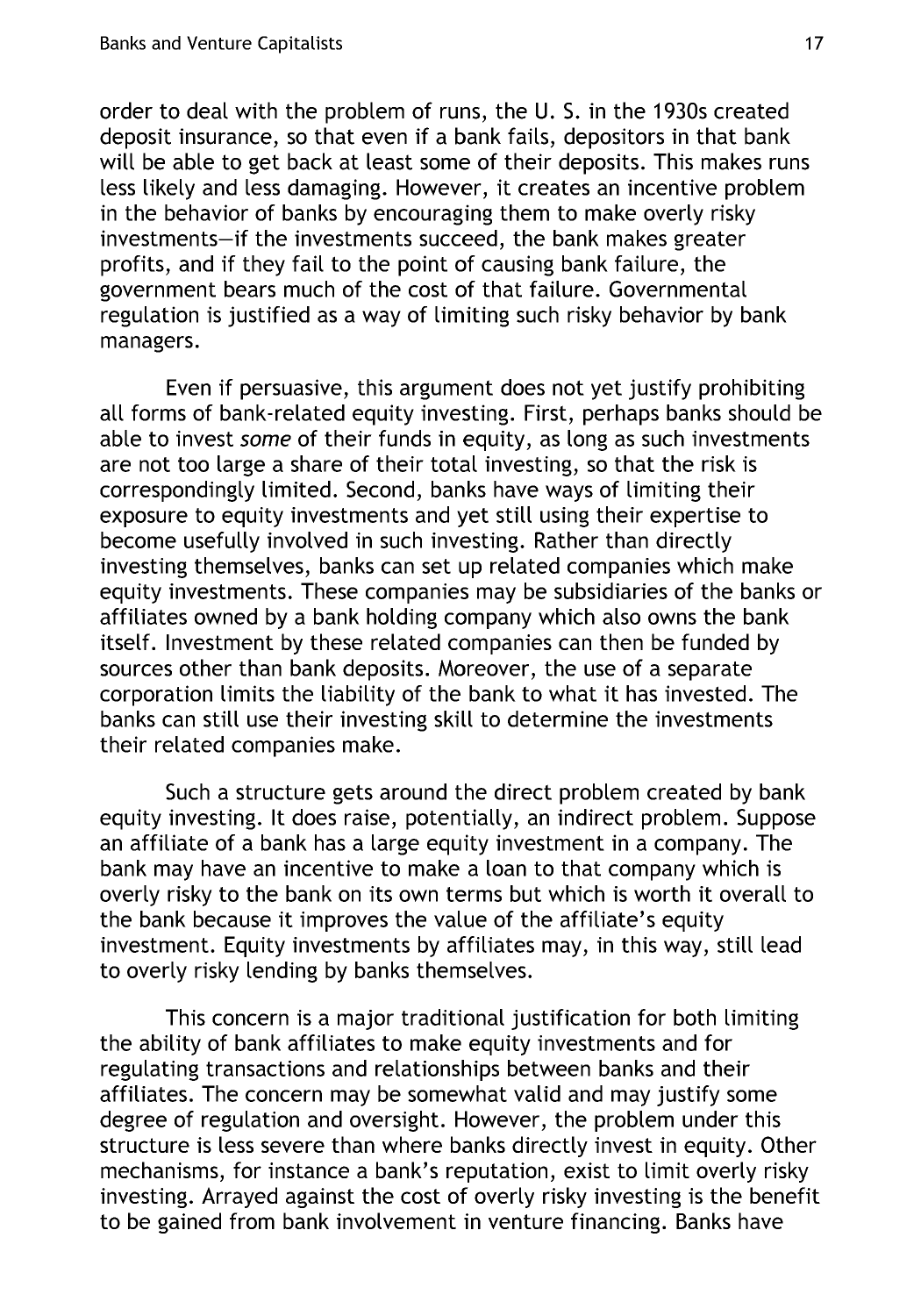much expertise to offer in this area, and they potentially offer to startups a greater smorgasbord of services than can venture capitalists.

Several different arguments consider bank equity investing may harm the companies in which they invest or their competitors. One argument is that if banks are allowed to have nonfinancial subsidiaries, those subsidiaries wilt have an unfair advantage against their competitors. Perhaps this argument had some plausibility back in the days when many banks were local monopolies and product and service markets were more local. Today, with more national markets and many more sources of financing, this concern is uncompelling.

A slightly better argument is that if banks are given too much control over a company, they may direct actions which help creditors but hurt shareholders. Creditors tend to prefer that a company take too tittle risk (relative to the value-maximizing standard), while shareholders prefer that it take too much risk. Bank interests may thus diverge from that of shareholders. However, if the banks hold a significant equity stake in a company, their interests will diverge less from that of other shareholders. Indeed, banks that hold both equity and debt may have more incentive to maximize value than those who hold either equity or debt alone.

Thus, there is probably good reason for restricting the ability of banks themselves to make equity investments. However, bank subsidiaries and affiliated companies should have a freer rein. Although some regulation of bank relations with such affiliates, and loans to companies affiliates have invested in, is appropriate, such regulation should not be so heavy-handed as to preclude bank involvement in this area. Do the new rules under GLB strike an appropriate balance?

## How Does GLB Change the Terrain?

As mentioned above, prior to passage of GLB, banks and bankholding companies were quite limited in their ability to make equity investments in non-financial companies. Under 12 U.S.C. section 24 (Seventh), national banks are prohibited from investing in most equity securities. There are some exceptions, the most important of which is 15 U.S.C. section 682(b), which allows banks to acquire the stock of small business investment companies, so long as the aggregate of such stock owned by the bank does not exceed 5 percent of the bank's capital and surplus. Through this provision large banks can engage directly in fairly extensive venture capital investment, as long as they limit it to small business investment companies. The 5 percent limit responds to the safety and soundness concerns surrounding direct bank investment in stock described above, although one can argue plausibly that 5 percent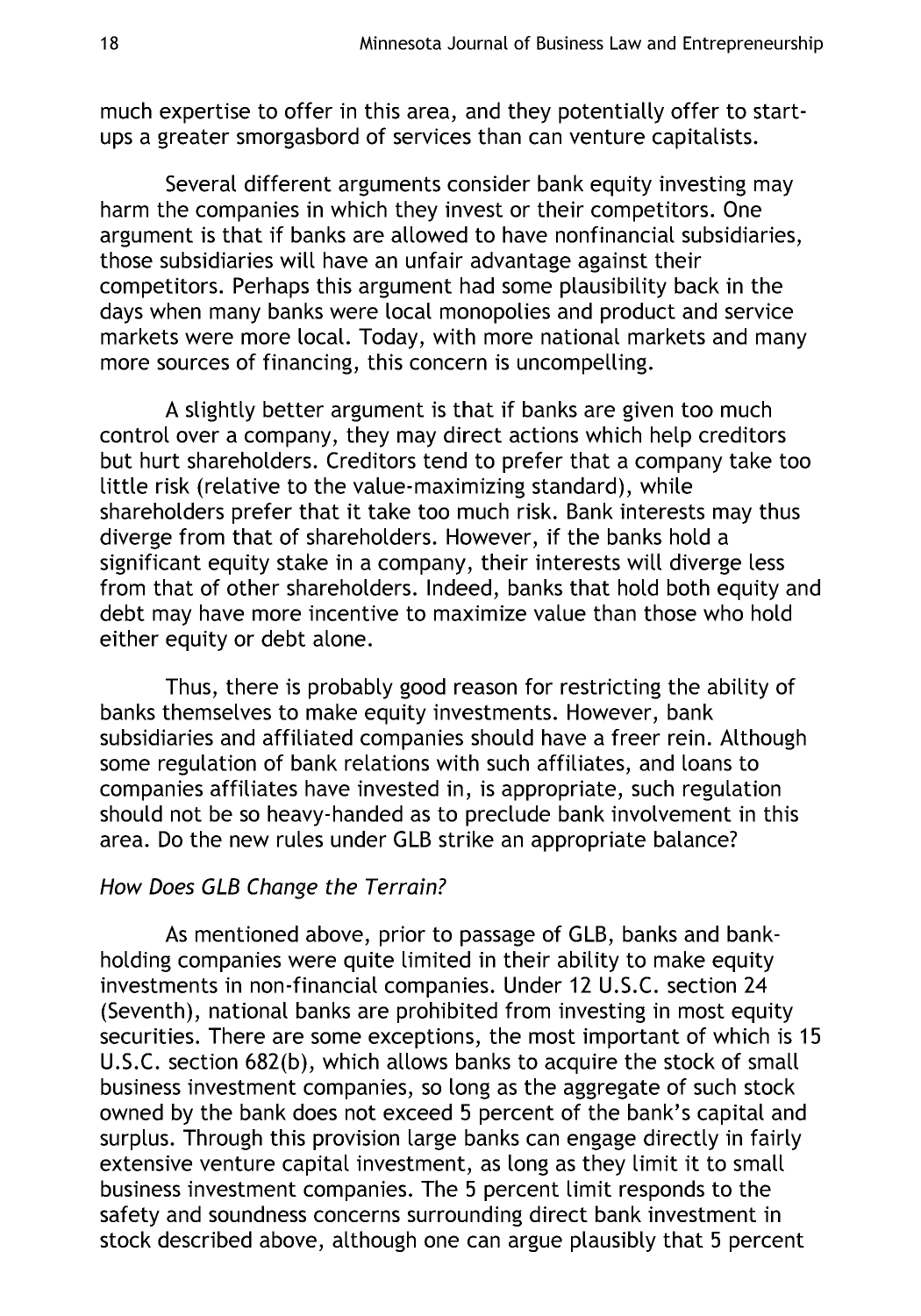is an overly low limit. GLB does not change these rules limiting the activities of banks themselves.

Traditionally, bank subsidiaries have been held to essentially the same limits as banks themselves. GLB does not realty change thisindeed, it reinforces the point.<sup>20</sup> The Act provides (in section 122) that five years after it becomes effective the Federal Reserve and the Treasury Department may adopt rules which allow bank subsidiaries to engage in the activities described below which GLB permits to holding company affiliates. This provision was a compromise.

The Federal Reserve and the House wanted to limit equity investing to holding company affiliates, white the Treasury and the Senate wanted to allow bank subsidiaries to engage in the same activities as affiliates. It is not clear whether there is any real policy advantage to allowing affiliates but not subsidiaries to engage in these activities. What is clear is that the Fed regulates holding company affiliates while the Treasury regulates subsidiaries of national banks. The agency positions become easier to understand once that fact is taken into account.

That brings us to the heart of the change under GLB- holding company affiliates of banks. For a tong time banks have been allowed to establish a structure such that a parent company owns both the bank and some other corporations. The Bank Holding Company Act has limited what type of companies can be affiliated with a bank through this structure. GLB allows banks that meet specified conditions to form financiat holding companies, which are allowed to engage in some activities not allowed mere bank holding companies. The new 12 U.S.C. section 1843(k)(4)(H) allows financial holding company affiliates of banks to engage in "merchant banking," which is essentially venture capitallike equity investment.

Section 1843(k)(4)(H) imposes two limits on merchant banking activity. Subsection (iii) provides that such investments may only be held "for a period of time to enable the sale or disposition thereof on a reasonable basis consistent with" the merchant banking activities. Subsection (iv) provides that the bank affiliate may not "routinely manage or operate such company or entity except as may be necessary or required to obtain a reasonable return on investment upon resale or disposition." In addition, pre-existing limits on transactions between banks and affiliates, embodied in sections 23A and 23B of the Federal Reserve Act, remain in place. The issue then becomes whether these three sets of restrictions on merchant banking activity have achieved an appropriate regulatory balance.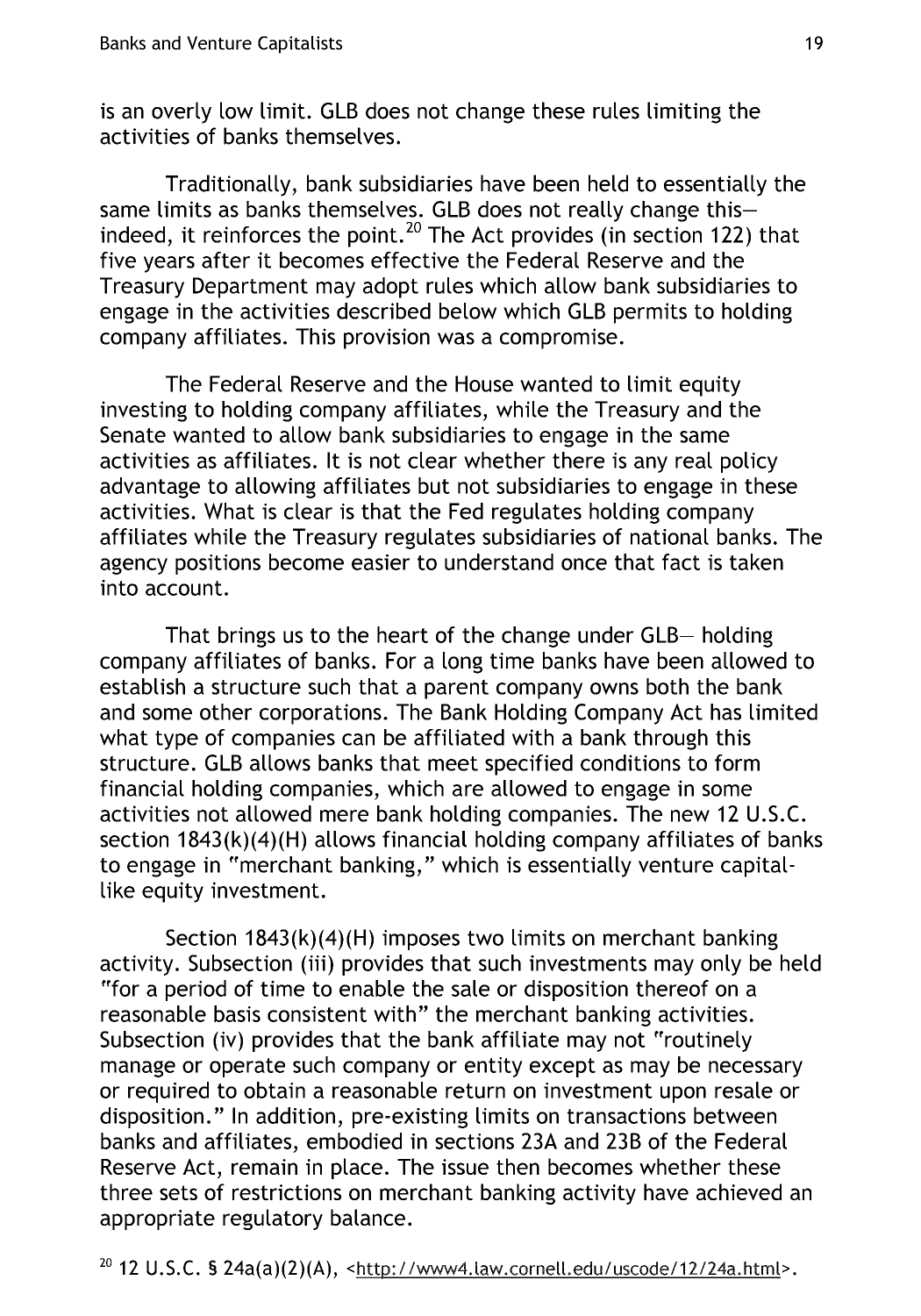## Investment Time Limits

The wording of subsection (iii) is fuzzy: how long is long enough to enable the sale of the stock on a reasonable basis? This fuzziness could hurt investment decisions by bank-affiliated companies by creating uncertainty as to how long they may hold on to stock. Luckily, the Federal Reserve has created a regulation which provides greater clarity.

In February 2001, the Fed and the Treasury promulgated a final rule governing merchant banking investments allowed by GLB. Under the final rule, the Fed said that a bank affiliate may hold an investment for up to 10 years, and an interest in a private equity fund for up to 15 years. Companies may go beyond these periods only with the Fed's  $permission.<sup>21</sup>$ 

The Fed's regulations provide a much more bright line rule than GLB itself. Considered in the light of standard venture capital practice, the time limits are reasonable-a venture fund would rarely hold a portfolio company for longer than 10 years, and funds rarely last longer than 15 years. A better approach might have been to make the specific periods safe harbors, so that a company could go beyond the time period without having to get Fed approval, although it would make its position uncertain. This would provide more flexibility while still providing a clear safe ground.

A more basic question is why any limit on length of investment is required at all. GLB seems designed to respond to the venture capital model, where venture capitalists invest in new companies for a limited time; help those companies either go public, get acquired, or go bust; and leave. This model is a fine one, and it makes sense to allow bank affiliates to compete in this market. However, the experience of J.P. Morgan, Germany, and Japan suggests that banks can provide helpful services even for longstanding public companies and aid in corporate finance and governance even beyond the start-up period. Why not allow banks to play this continuing role if they choose? How does the investment time limit help safeguard against any of the legitimate concerns about bank investment in equity?

# Routine Management and Operation

Subsection (iv) creates a potentially more serious ambiguity. Venture capitalists often take a hands-on approach to the governance of their portfolio companies. Monitoring and advising the managers of such companies is one of the main functions venture capitalists serve. If bank affiliates are seriously limited in how much of this they can do, they will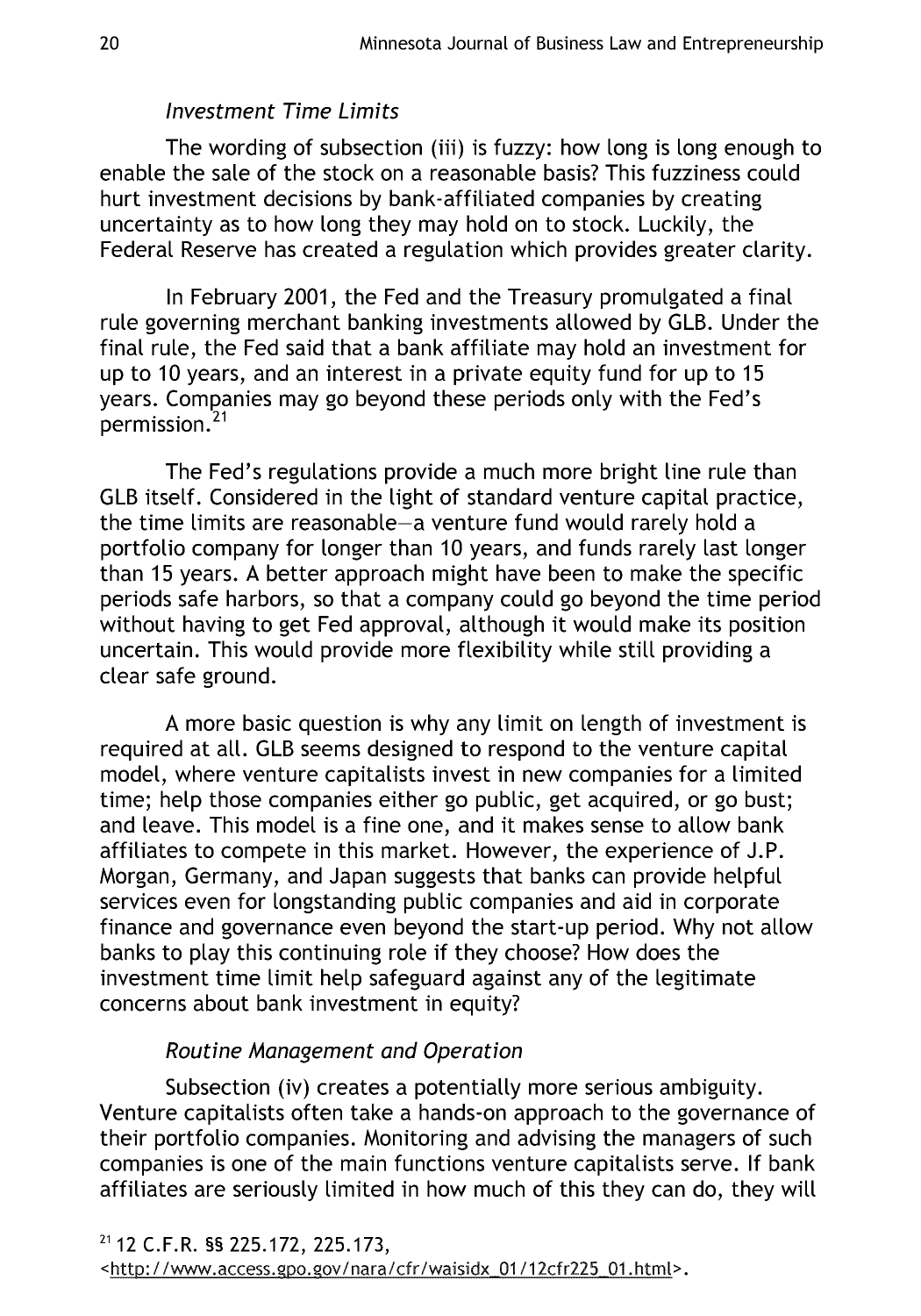be at a distinct disadvantage relative to venture capitalists. Even if the rules are simply uncertain rather than clearly prohibitive, this could cause bank affiliates to limit themselves or cause them to engage in costly legal consultation.

GLB itself is vague here. When does someone "routinely manage or operate" a company? When does it become necessary to routinely manage in order "to obtain a reasonable return on investment?" GLB does not answer these questions, and one can imagine a large number of possible answers.

Fortunately, the Fed's final rules provide more guidance. The rules list a variety of situations which constitute routine management, and a variety which do not.

Relationships which do not constitute routine management include:

- **"** Bank representation on a company board;
- **"** Covenants concerning activities outside the ordinary course of business, including the acquisition of significant assets, significant changes to the company's business, removal of executive officers, redemption of securities, and amendments to the articles and bylaws; and
- Advisory, underwriting, or consulting services.<sup>22</sup>

The rules also list some relationships which do constitute routine management:

- **"** Employees of the bank affiliate serving as executive officers of the company;
- **"** Executive officers of the bank affiliate servicing as officers or employees of the company; and
- Covenants restricting routine business decisions.<sup>23</sup>

The Fed's rules also provide some guidance as to when routine management may be "necessary or required to obtain a reasonable

**<sup>23</sup>**12 C.F.R. § 225.171 (a).

<sup>&</sup>lt;htto: **/** /www.access. go. gov/ nara /cfr/waisidx 01/12cfr225 01.html>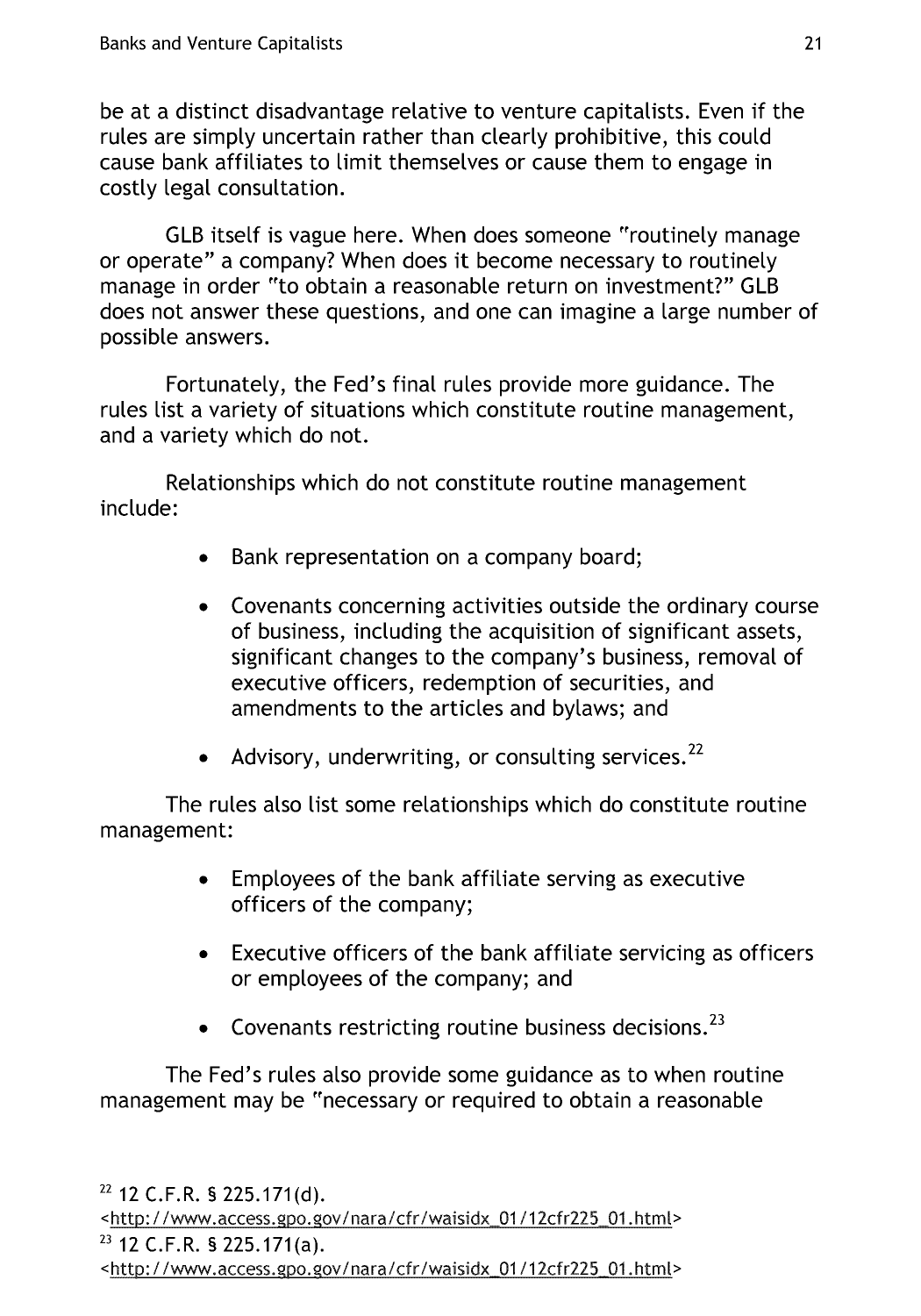return on investment upon resale or disposition," such as when the company:

- **"** Experiences a significant operating loss; or
- Loses senior management.<sup>24</sup>

Once action is taken to deal with the problem, the bank affiliate must stop its routine management. If such management lasts more than nine months, it must notify the Fed.

Given the constraints of GLB, the Fed's rules appear reasonable, though one can always quibble with details. The rules provide somewhat more clarity and certainty, although some examples of what do and do not count as routine management contain weasel words like "significant" and "routine," which re-introduce a degree of vagueness.

The bigger problem, again, lies with the GLB limitation itself. Why should bank affiliates be barred from routine management of portfolio companies? How would such management increase the risk the banks face? Is there any reason to believe banks would be more prone to make bad loans to companies in which their affiliates become involved in routine management than to companies in which their affiliates have comparable investments but are not involved in routine management? Indeed, wouldn't active involvement in routine management, where helpful to the portfolio company, actually decrease the risk of losses by improving the company's performance?

The routine management limit may arise from concern that banks may direct behavior in a way that privileges the interests of creditors over shareholders. However, as analyzed above, so tong as banks have substantial interests as both creditors and shareholders, the conflict is lessened. Indeed, entities holding both debt and equity may well have a better incentive to maximize value created than those who hold just equity or just debt.

# Sections 23A and 23B

Sections 23A and 23B of the Federal Reserve Act place a variety of limits on transactions between banks and their "affiliates." The limited transactions include extending credit, issuing guarantees, purchasing assets, accepting securities as collateral, and investing in securities. The total value of such transactions with any one affiliate cannot exceed 10 percent of the bank's capital. The total of such transactions with all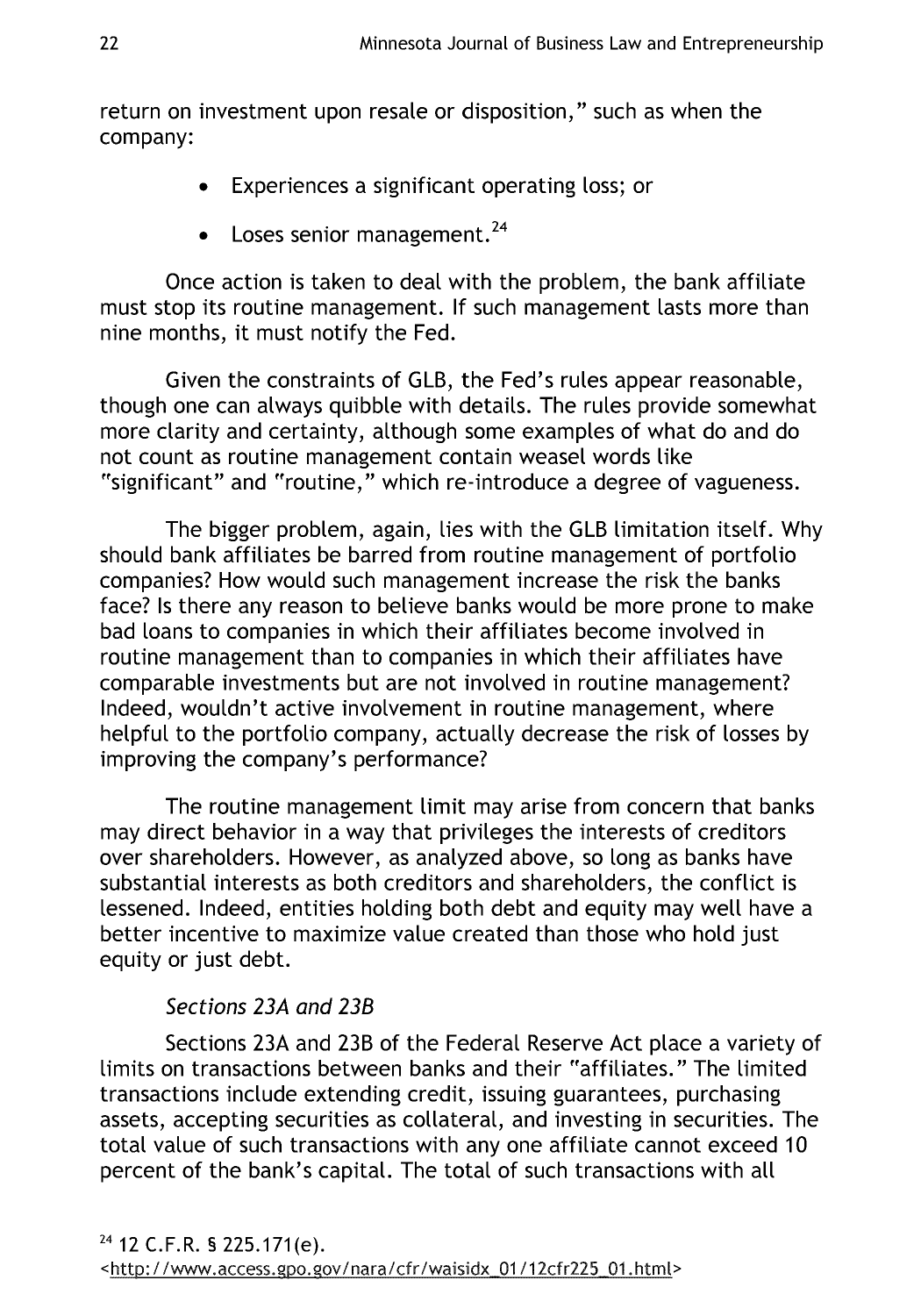affiliates combined cannot exceed 20 percent of the bank's capital. Transactions must be secured 100 percent or more by collateral, and banks cannot buy low-quality assets from affiliates.<sup>25</sup> Banks must deal with affiliates on terms "that are substantially the same, or at least as favorable to such bank **. . .** as those prevailing at the time for comparable transactions with or involving other non-affiliated  $companies.$ <sup> $n26$ </sup>

These limitations directly address the most legitimate worries raised by bank-related companies making equity investments. The percentage limits help assure that even if banks have incentive to make dubious deals with companies in which they have an equity stake, those deals will not commit too much of the bank's capital. The collateral requirement limits the risk posed by a transaction with a portfolio company. The requirement that transactions be substantially the same or at least as favorable to the bank as transactions with non-affiliates, while somewhat vague, does give bank regulators a tool for policing transactions with affiliates.

An important question, then, is when do these rules apply to transactions with the portfolio companies of a merchant-banking affiliate of a bank. The rules apply to any company "that is controlled by the company that controls the member bank."<sup>27</sup> Under section 23A, a company has been deemed to have control over another company if it has the power, "directly or indirectly, or acting through one or more other persons" to vote 25 percent or more of any class of voting securities of that other company.<sup>28</sup> It would seem that if the merchantbanking affiliate owns at least 25 percent of the voting shares of any class of securities of a portfolio company, that portfolio company becomes an affiliate, and transactions with it are covered by the rules of sections 23A and 23B.

In addition, GLB added a new provision for merchant banking portfolio companies, creating the rebuttable presumption that if a company owns 15 percent or more of a the equity capital of a portfolio company, it controls that company.<sup>29</sup>

This definition of an "affiliate" probably goes as far as is needed. If the investment of a bank affiliate in a portfolio company is under 15 percent of the equity capital of that company and under 25 percent of

<sup>25</sup> 12 U.S.C. § 371c, <http://www4.law.cornell.edu/uscode/12/371.html>. <sup>26</sup> 12 U.S.C. § 371c-1, <http://www4.law.cornell.edu/uscode/12/371.html>. **<sup>27</sup>**12 U.S.C. § 371c(b)(1)(A), <http://www4.law.corne[Ledu/uscode/12/371.htmL>. <sup>28</sup> 12 U.S.C. § 371c(b)(3)(A), <http://www4.law.cornell.edu/uscode/12/371.html>. **29** 12 U.S.C. § 371c(b)(11), <http://www4.taw.corne[Ledu/uscode/12/371.html>.